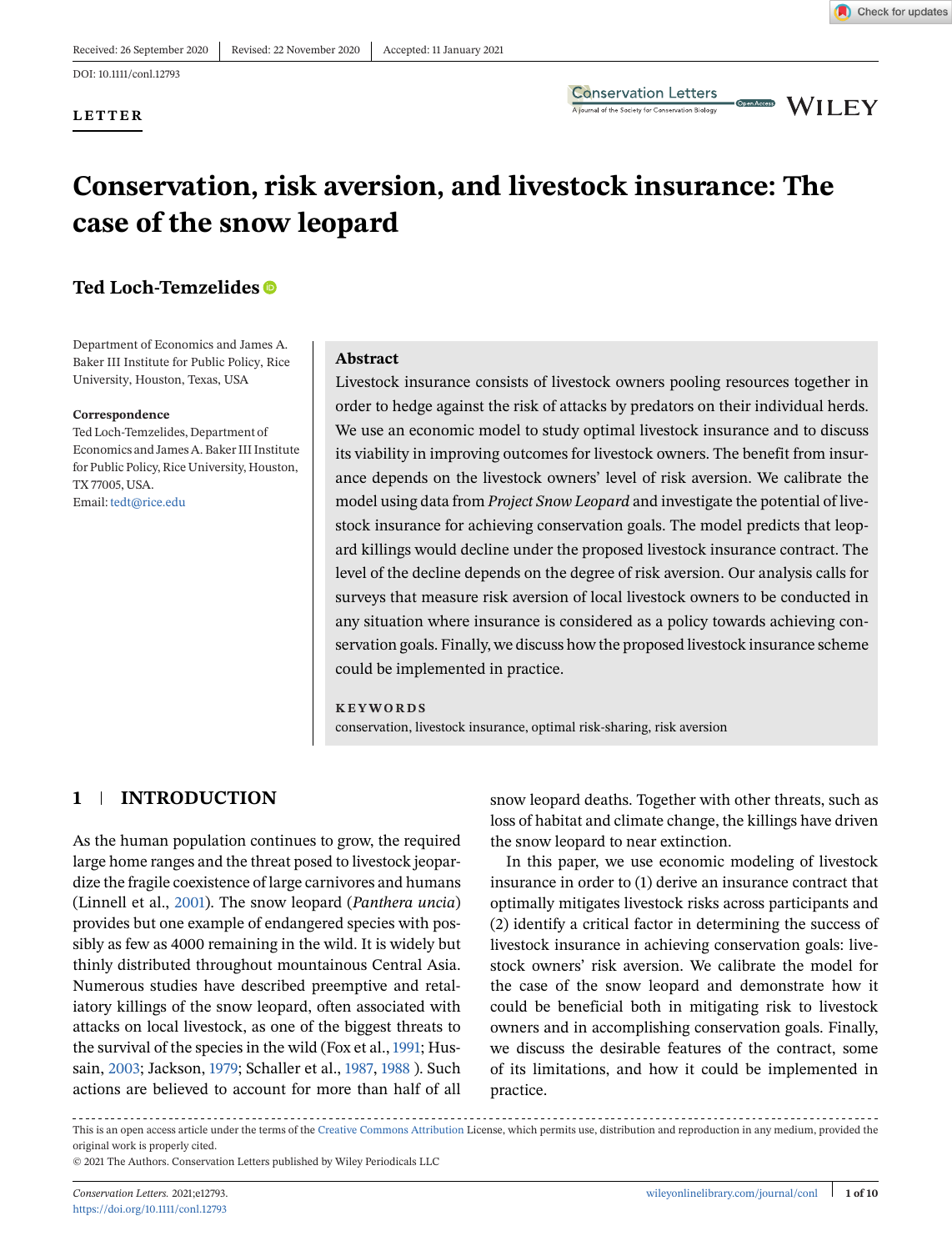Several studies have documented that attacks on livestock by snow leopards is a main concern for local livestock owners. Often, laws that permit the killing of animals that threaten humans and property are used indiscriminately to provide immunity for these killings (Mishra, 1997; Oli et al., 1994; Schaller et al., [1988;](#page-8-0) Treves & Naughton-Treves, [2005\)](#page-8-0). At the same time, there are some indications that, if threats to their livestock could be put aside, villagers in the areas populated by the snow leopard are otherwise not averse to conservation goals. Hanson et al. [\(2019\)](#page-8-0) used questionnaires administered to 705 households at two sites in the Nepal Himalayas to measure attitudes towards snow leopards and their conservation. Overall, 10.4% of respondents were very positive towards snow leopards, while 50.1% were positive and 19.0% were neutral. However, livestock owners often have very low incomes, and possible wildlife conservation benefits must be weighed against the potential economic losses from leopard attacks on their herds. This situation is not unique to snow leopards. Similar challenges are present in other cases where large predators exist in the proximity of livestock.

Livestock insurance consists of the local villagers pooling resources together in order to hedge against the risk of attack on their individual herds. While existing arrangements vary, a common feature is that those livestock owners who experience an attack receive compensation. This comes from payments by other livestock owners, often subsidized from additional resources, such as contributions from conservation funds and ecotourism. In many cases, such compensation schemes have failed. China, for example, introduced a compensation scheme to mitigate the human–elephant conflict in Xishuangbanna Dai in Yunnan province, where elephants can cause damage to rubber plantations. The system performed poorly, leading to funding shortfalls and what were perceived as insufficient payouts. Several authors have emphasized the interplay between conservation goals and human incentives (Caro, [2020;](#page-7-0) Kareiva & Marvier, [2015\)](#page-8-0). It is important to understand what economic factors might predict whether livestock insurance is likely to succeed.

In a celebrated paper, Diamond and Dybvig (1983) built an economic model of insurance for situations where income is subject to risk. They identified a necessary condition for such insurance contracts to be beneficial for the participants. Namely, the participants in the insurance scheme must be sufficiently *risk averse*. We will formally define risk aversion and explore its implications in the next section. Informally, risk aversion refers to the preference for a predictable payoff over one which might be higher in expected terms, but is more uncertain. For example, a risk-averse investor might choose to put their money into a safe bank account earning a low but certain interest rate, over investing in the stock market. The latter implies high

expected returns, but also involves a probability of experiencing losses. Insurance contracts can be used to mitigate various kinds of income risk. We will argue that livestock insurance can be viewed in a similar light.

Given the importance of risk aversion for decisionmaking under risk, a large body of knowledge in economics is devoted to exploring its implications and to developing effective methods to measure risk aversion in the field (Arrow, 1965; Eckel & Grossman, [2008;](#page-8-0) Holt & Laury, [2002\)](#page-8-0). Yet, risk aversion has received little or no attention in the context of livestock insurance. Suryawanshi et al. [\(2014\)](#page-8-0) conducted surveys to quantify attitudes of the local community inhabiting the high-elevation Spiti Valley of the Indian Trans-Himalaya. The focus of the study was on how these preferences scale from individuals to villages. They gathered information on what they considered to be the key explanatory variables in determining the villagers' attitudes towards snow leopards and wolves. These variables included gender, education, age, number of income sources, agricultural production, livestock holdings, the number of livestock killed, and village size. Attitudes toward risk, however, were not elicited.

The paper proceeds as follows. Section 2 describes the modeling. In Section 3, we employ data from Hussain [\(2000\)](#page-8-0) to calibrate the optimal livestock insurance contract. The paper concludes by discussing some of the strengths and limitations of the proposed contract as well as how it could serve as a blueprint for actual livestock insurance contracts around the world. The derivation of the optimal contract can be found in the Appendix.

## **2 METHODS**

We study optimal livestock insurance using a model based on the need to mitigate risk. In the proposed scheme, livestock owners would first decide whether to enter the collective risk-sharing arrangement, after which the corresponding payoffs would be realized according to the contract. Thus, the contract must ensure that the terms imply that livestock owners have an incentive to enter. For simplicity of exposition, we will assume that each owner is endowed with the same number,  $w$ , of livestock. For mathematical convenience, we will treat livestock as being divisible in what follows.

"Unlucky" owners, denoted by  $U$ , will experience an attack by a predator, killing  $d$  of their livestock. "Lucky" ones, denoted by  $L$ , will not experience any attack. In any given year, a known fraction,  $a$  of livestock owners will be unlucky, where  $a$  denotes the normalized predator population size. Higher values of  $a$  indicate a higher presence of snow leopards, hence a higher probability of experiencing an attack. For example, the extreme case of  $a = 0$  would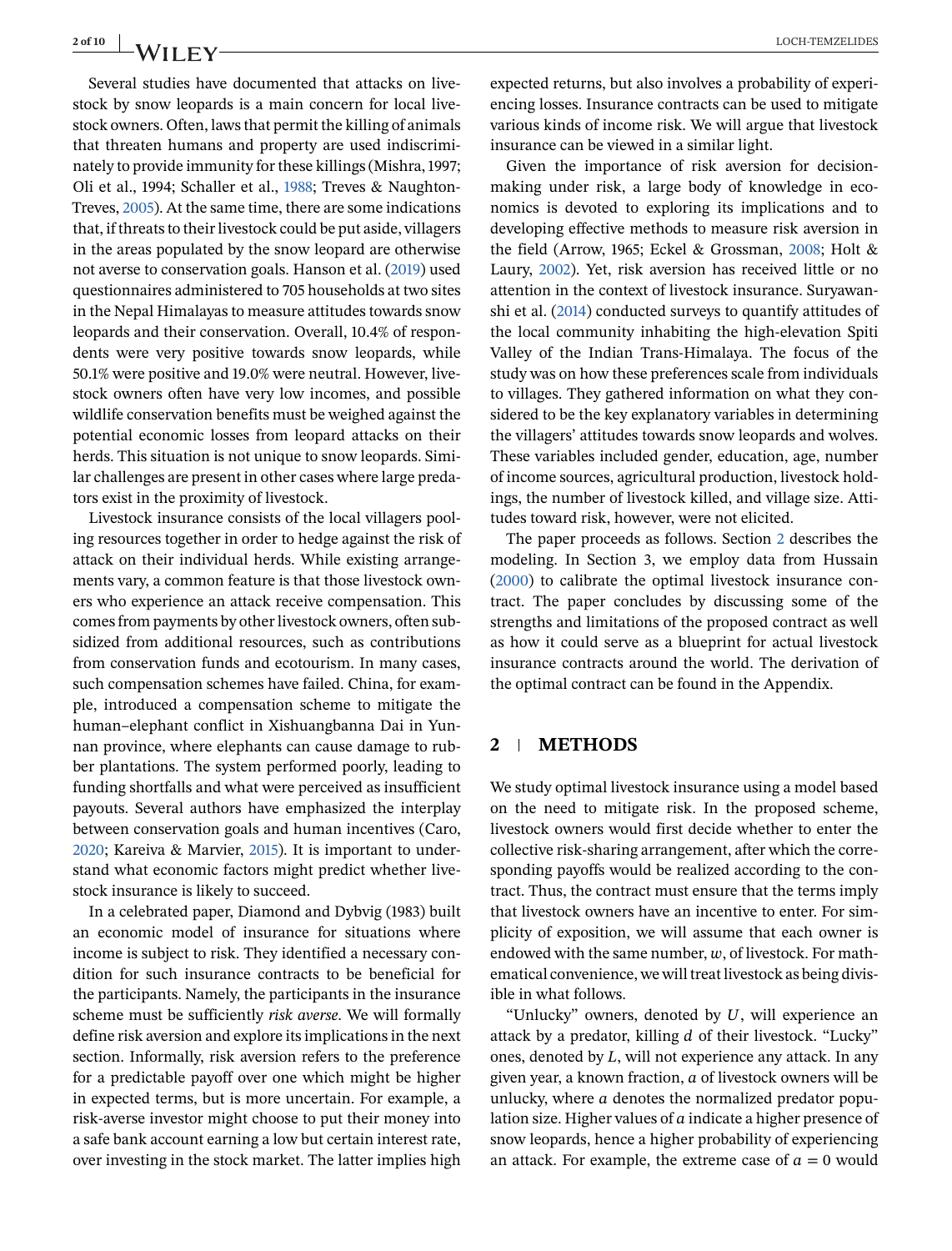indicate that the predator population size is so small that an attack is extremely unlikely, while  $a=1$  would indicate a population that is so large that an attack is virtually certain. We assume that, while each individual livestock owner is subject to the same risk of attack, the total number of attacks is predictable. This feature, known as "no aggregate risk," is consistent with the observed data in the pilot case we consider. We later use historical data from actual attacks to calibrate this probability. The assumption that each individual owner is subject to the same risk of attack is a simplifying one. Farmers might take a variety of mitigation measures to reduce that probability and protect their livestock, for example, by building higher or more durable fences. The probability of attack in what follows should be viewed as the one resulting after all such preemptive measures have been exhausted. This allows us to concentrate on the size of the snow leopard population as the main determinant of the probability of attack. Of course, in reality livestock owners are heterogeneous and some might be able to reduce the probability of attack by so much that they would not benefit from livestock insurance. Our analysis applies to those owners who remain vulnerable enough to benefit from and enter the insurance scheme.

Each owner cares about their resulting livestock size, c. This is associated with a utility function  $u(c)$  that is increasing in  $c$ , indicating that owning more livestock results in a higher utility. We might think of  $u(c)$  as describing the satisfaction that the owner derives from all the benefits associated with owning a herd of size  $c$ .

Even under insurance coverage for livestock losses, snow leopards may still be perceived as a nuisance that livestock owners wish to reduce, or even eliminate. But there are reasons, for example, ecotourism, why livestock owners might also value the presence of the snow leopard. All that matters for our analysis is that, threats to livestock aside, local communities enjoy some perceived (tangible or intangible) payoff from preserving the large predator. We will assume that they value the existence of predators according to an increasing and concave function  $f(a)$ . The concavity assumption captures the economically meaningful feature of decreasing marginal returns. Of course, absent any such payoff  $(f(a) = 0)$ , the best action would be to eliminate the entire leopard population (set  $a = 0$ ). In that case, the insurance contract would not improve the conservation of the snow leopard. However, even in that case, as long as the remaining snow leopards cause losses due to attacks, the insurance contract would still be beneficial in mitigating risk, by ensuring that the losses are shared among the livestock owners.

What are the possible outcomes for the livestock owners? Absent an insurance contract, the size of their individual livestock will depend on whether it experiences an attack. If an owner is lucky, their stock will remain intact:

<span id="page-2-0"></span>

**FIGURE 1** A utility function under risk aversion: utility,  $u$ , is a concave function over possible outcomes,  $c$ , implying a higher utility from the certain outcome over that from a lottery that has the same expected value

 $c_L = w$ . If an owner is unlucky, their livestock will be reduced to  $c_{\text{II}} = w - d$ . In other words, absent insurance, a fraction  $a$  of livestock owners will experience an attack and lose *d* of their stock, while the remaining  $(1 - a)$  lucky ones will have their livestock intact. Taking into account the utility  $f(a)$  from conservation-related utility or (direct or indirect) income from ecotourism, the resulting *expected utility* to a livestock owner prior to the realization of the attacks is

$$
a \cdot u(w - d) + (1 - a) \cdot u(w) + f(a). \tag{1}
$$

The *optimal insurance contract* is the one whose terms maximize the expression in (1). This immediately identifies a trade-off. The higher the value of  $a$  (more snow leopards around), the higher the return from conservation, but also the higher the probability of experiencing losses due to an attack. We will impose the natural assumption that the losses to a livestock owner if they experience an attack dominate the conservation value they enjoy from the existence of the predator. The contract must specify the terms in a way that optimally balance these two factors. Would the livestock owners benefit by pooling resources in order to diversify risk through an insurance contract? The answer depends critically on a parameter that has so far been largely ignored in the actual implementation of livestock insurance:*risk aversion*. Diagrammatically, risk aversion is represented by the curvature of the utility function (see Figure 1). To illustrate the concept, consider a lottery that results in a payoff of, say  $x = $1$  with probability  $t =$ 1  $\frac{1}{2}$ , and  $y = $3$  with probability  $(1 - t) = \frac{1}{2}$ . The expected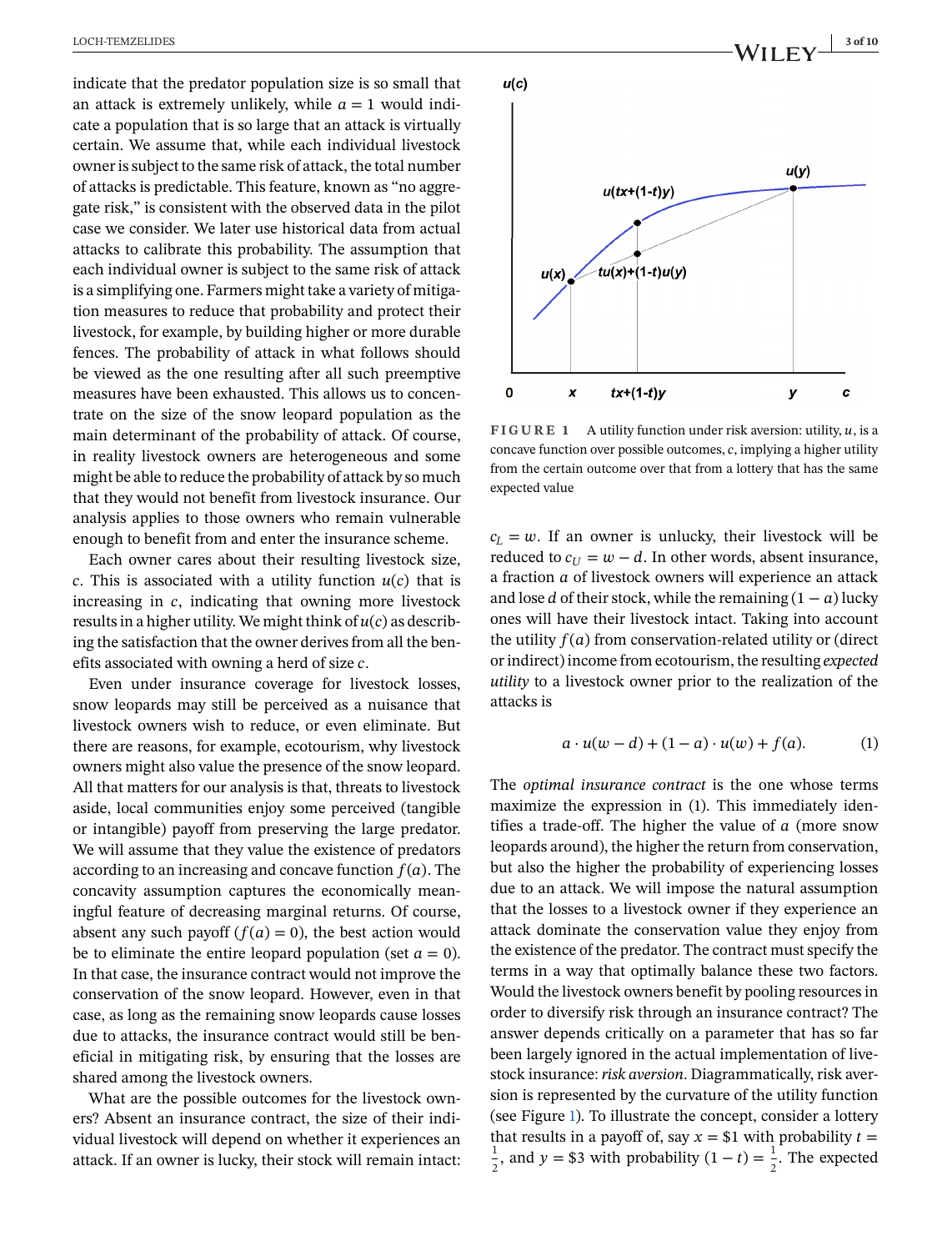## **4 of 10** LOCH-TEMZELIDES

payoff from the lottery is thus  $\frac{1}{2} \cdot u(\$1) + \frac{1}{2} \cdot u(\$3)$ . Risk aversion implies a higher utility from the certain outcome  $u(t \cdot x + (1 - t) \cdot y) = u(\$2)$  over that from the lottery that has the same expected value. In other words,  $u(t \cdot x + (1 (t) \cdot y$  >  $t \cdot u(x) + (1 - t) \cdot u(y)$ , or, equivalently, the utility function  $u$  is concave (see Figure [1\)](#page-2-0).

In summary, risk aversion creates a motive for insurance. Given the size of their herd, the expected losses from an attack, and the historical probability of attacks, what is the best feasible compensation scheme? Furthermore, what does the optimal insurance contract imply for the resulting size of the predator population?

The contract specifies the postcompensation allocation of livestock among both the unlucky  $(c_{U})$  and the lucky owners  $(c_l)$ . These are derived as the solution to a constrained optimization problem outlined in the Appendix. The main properties of the solution can be summarized as follows. Provided that livestock owners are risk averse, the optimal livestock insurance contract is such that  $c_U = c_L =$  $c^*$ . That is, optimal risk-sharing implies that all livestock owners share the costs from attacks equally. In addition, the resulting size of the wildlife population will be higher under such a contract, provided that

$$
u'(c^*) < \frac{u(w) - u(w - d)}{w - (w - d)}.\tag{2}
$$

The insurance contract gives rise to an allocation of livestock that is different from the one in the absence of livestock insurance. The latter would imply  $w-d=c_{U}$ and  $c_L = w$  for unlucky and for lucky owners, respectively. However, risk averse livestock owners would be willing to make a transfer payment when they do not experience an attack, in exchange for receiving a payment in the case when they do. This conclusion is easy to interpret. Since we assumed that the villagers are ex ante symmetric, the optimal insurance scheme implies that the lucky owners should transfer part of their livestock to the unlucky ones, so that losses are equally spread across the group. If livestock were perfectly divisible, this would be implemented by transferring the required fraction of livestock. In practice, this can be accomplished by introducing fractional ownership, or by implementing corresponding monetary transfers to affected villagers from unaffected ones using the market value of the livestock at the time of the attack. Thus, the symmetric allocation where both lucky and unlucky owners end up with  $c^*$  units of livestock provides the best way for the livestock owners to share risk. It is important to note that this conclusion requires the presence of risk aversion. Otherwise, this arrangement would not be viable, as livestock owners would prefer to face the risk without entering the insurance contract. Thus, measuring risk aversion prior to establishing

an actual insurance scheme is essential in ensuring that it will have a chance to succeed.

To summarize, participating in a livestock insurance contract makes the livestock owners better off through sharing the losses from potential attacks. However, this does not automatically imply that livestock owners will find it in their best interest to forgo actions that reduce the size of the endangered predator species. After all, the loss of livestock might still be too painful, even if it is shared through the insurance scheme. While insurance spreads the losses, these can still be quite painful, especially in very poor communities. We discuss the effects of insurance on large predator conservation in the next section, when we calibrate the model to data from *Project Snow Leopard* (PSL).

## **3 RESULTS**

To illustrate the model, we use data from Hussain [\(2000\)](#page-8-0). He reports on *PSL*, a pilot insurance scheme in the village of Skoyo in Baltistan located west of Skardu. On the whole, local livestock owners in this part of Pakistan are extremely poor, with an average per capita income of about US\$300 per year. In rural areas, over 95% of income is estimated to come from livestock and agriculture. In addition to representing a significant source of income, livestock is important as an asset on which livestock owners can rely in times of unexpected temporary or permanent hardship. This feature also points to the importance of risk aversion in the livestock owners' decisions.

The study confirms that the individual risk from a leopard attack is randomly and almost evenly distributed among the livestock owners. Skoyo consists of 24 households with an average of about 25 goats each. A few other animals were present, but goats were the vast majority and the only ones covered by the insurance scheme. Furthermore, the snow leopard is the only wild predator in the area. Snow leopard attacks on domestic livestock were regularly recorded over a period of 5 years prior to the launching of the initiative. Data on livestock losses due to predation revealed that 55 animals were killed during this period, an average of 11 animals per year. This loss rate is consistent with that of other areas and appeared to be remarkably stable over time, justifying our assumption of no aggregate risk. The implementation of the insurance scheme by the PSL had livestock owners set aside a collective pool of money beforehand. More precisely, each participant contributed 1% of a goat's value. This was based on the (seemingly arbitrary) decision that the villagers' premium payments should cover 50% of the costs of the average annual loss. The other 50% was to be covered by a different fund, coming from ecotourism. The insurance premiums were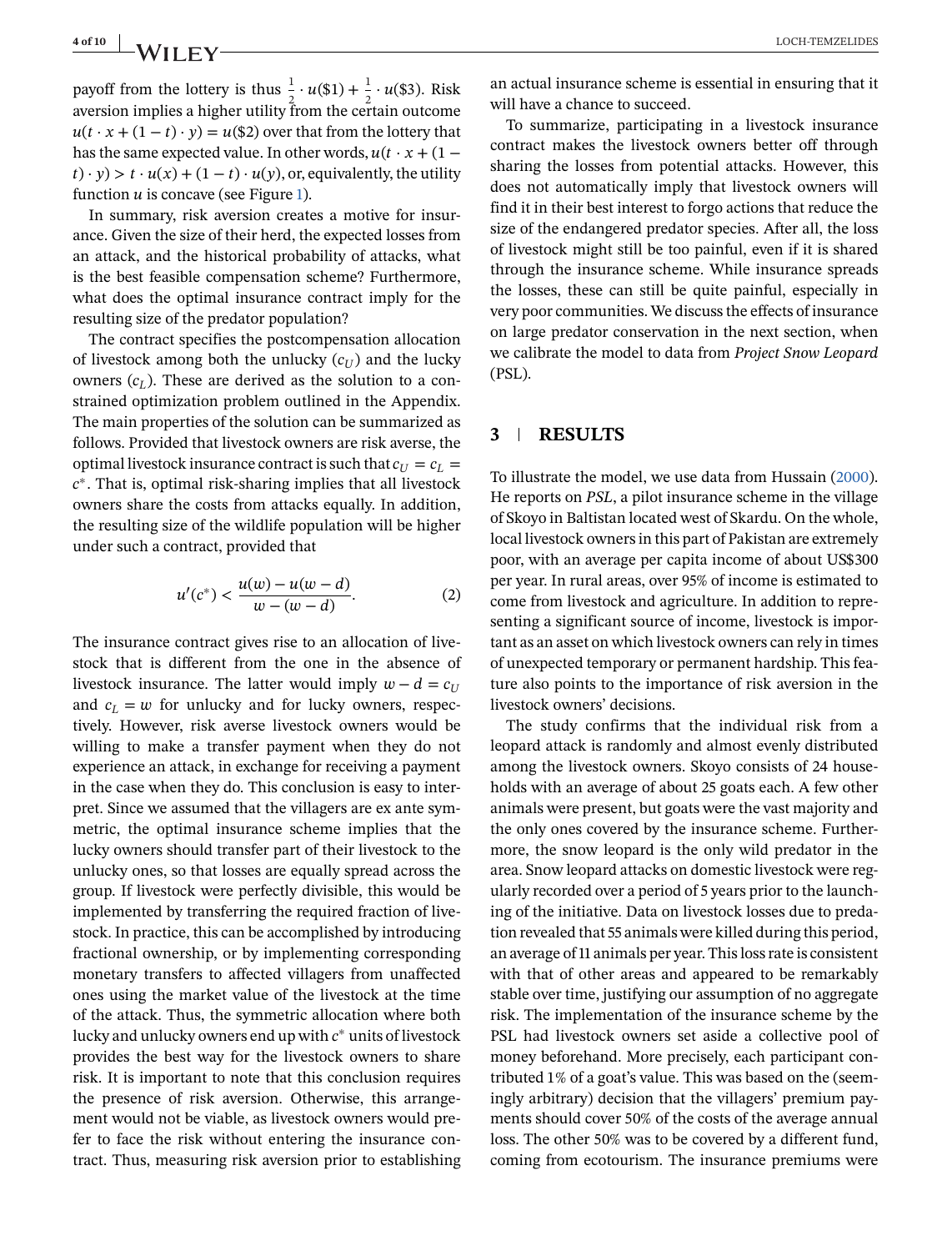**TABLE 1** Risk-aversion classification over different values of the CRRA (Holt & Laury, [2002\)](#page-8-0)

| <b>CRRA</b> coefficient | <b>Risk classification</b> |
|-------------------------|----------------------------|
| $-0.15 < b < 0.15$      | Risk neutral               |
| 0.15 < b < 0.41         | Slightly risk averse       |
| 0.41 < b < 0.68         | Risk averse                |
| 0.68 < b < 0.97         | Very risk averse           |
| 0.97 < b < 1.37         | Highly risk averse         |
| 1.37 < h                | "Stay in bed"              |

paid annually and kept in an account at a local bank. The average value per goat was calculated to be 1500 Pakistani rupees (about \$30 at the time). While our proposed insurance scheme is self-financed and does not involve premiums or outside funding, we will use the numbers of animals and the frequency of attacks reported by PSL in our calibration.

Mapping this structure to our model, there are 24 households with  $w = 25$  animals each, for a total of 600 goats. From these, 11 goats (1.8335% ) were killed in a year, leaving 589 animals in the village. We first assume each attack kills at most one animal per household, in which case 11 households were affected yearly, reducing their stock to:  $w - d = 24$ . The resulting state-dependent utility function is

 $\epsilon$ 

$$
\begin{cases}\nu(24); \text{ with probability } a = \frac{11}{24};\\ \nu(25); \text{ with probability } 1 - a = \frac{13}{24}.\end{cases}
$$
\n(3)

The optimal insurance contract prescribes  $c_L = c_U = c^*$ , which implies that  $c^* = \frac{589}{24} = 24.54166$ . The quantity  $-\frac{c \cdot u''(c)}{u'(c)}$  is known as the *coefficient of relative risk aversion (CRRA)*, and it is perhaps the central parameter in economic models of risk. Since livestock owners' utility is increasing in the size of their livestock, we have that  $u'(c) > 0$ . Similarly, since the loss of an extra animal is more painful if a villager owns only a few animals, than if they own a large herd we have that  $u''(c) < 0$ . Thus, the CRRA is a positive number. Following economic studies of measuring risk aversion, we will use the utility function:  $u(c) = \frac{c^{1-b}}{1-b}$ , where c stands for a villager's livestock size. For this function it is easy to compute that the CRRA equals  $b$ . Higher values of  $b$  are associated with higher risk aversion. In a classic paper, Holt and Laury [\(2002\)](#page-8-0) perform measurements of risk aversion in economic experiments involving lottery choices. They classify the relevant ranges of risk aversion using the above utility function as presented in Table 1.

For the livestock owners to benefit from the insurance contract in the model calibrated to PSL data, we must have

$$
u(c^*) > a \cdot u(w - d) + (1 - a) \cdot u(w), \text{ or,}
$$
  
u(24.54166) >  $\frac{13}{24}u(25) + \frac{11}{24}u(24)$ . (4)

If livestock owners are not sufficiently risk averse ( $b \le 0$ ), the insurance arrangement would simply not be desirable given their needs. When  $u(c) = \frac{c^{1-b}}{1-b}$ , Figure [2](#page-5-0) plots the difference between the expected utility from the livestock insurance contract and that in the absence of the contract under different levels of risk aversion,  $b$ . The curve stays positive, indicating that participating in the optimal insurance contract would benefit livestock owners in all cases where  $b > 0$ , with the highest benefits in the "slightly risk" averse" region (around  $b = 0.3$ ).

Thus, livestock owners would need to be at least "slightly risk averse" for the insurance scheme to be viable. However, even if this condition is satisfied, and the insurance contract is adopted and beneficial in mitigating risk for the livestock owners, this does not automatically guarantee that it will lead to fewer leopard killings. As shown in the Appendix, a higher difference between  $\frac{u(w)-u(w-d)}{w-(w-d)}$ and  $u'(c^*)$  corresponds to a higher marginal value from conservation. Since  $f$  is a concave function, this implies a higher size of the snow leopard population under the optimal livestock insurance contract. For the livestock owners to find it beneficial to let the size of the snow leopard population increase under the optimal insurance contract, we must have that

$$
\frac{u(w) - u(w - d)}{w - (w - d)} - u'(c^*) > 0.
$$
 (5)

When  $u(c) = \frac{c^{1-b}}{1-b}$ , we have that  $u'(c) = c^{-b}$  and  $u'(c^*) =$ 24.54166<sup> $-b$ </sup>. Thus, insurance would also result in fewer leopard killings in all cases where the optimal insurance contract is effective in mitigating risk  $(b > 0)$ . Figure [3](#page-5-0) plots this difference (in units of marginal utility) as a function of the risk-aversion parameter,  $b$ . The effectiveness of the insurance contract in reducing leopard killings is maximal when livestock owners are slightly risk averse and declines as risk aversion increases.

In summary, the behavior of livestock owners is likely to change when the optimal insurance contract is in place, leading to fewer killings, and a higher size of the snow leopard population. The greatest benefit for the snow leopard population is predicted to be at the same values of risk aversion where livestock owners would also benefit the most from the optimal insurance contract.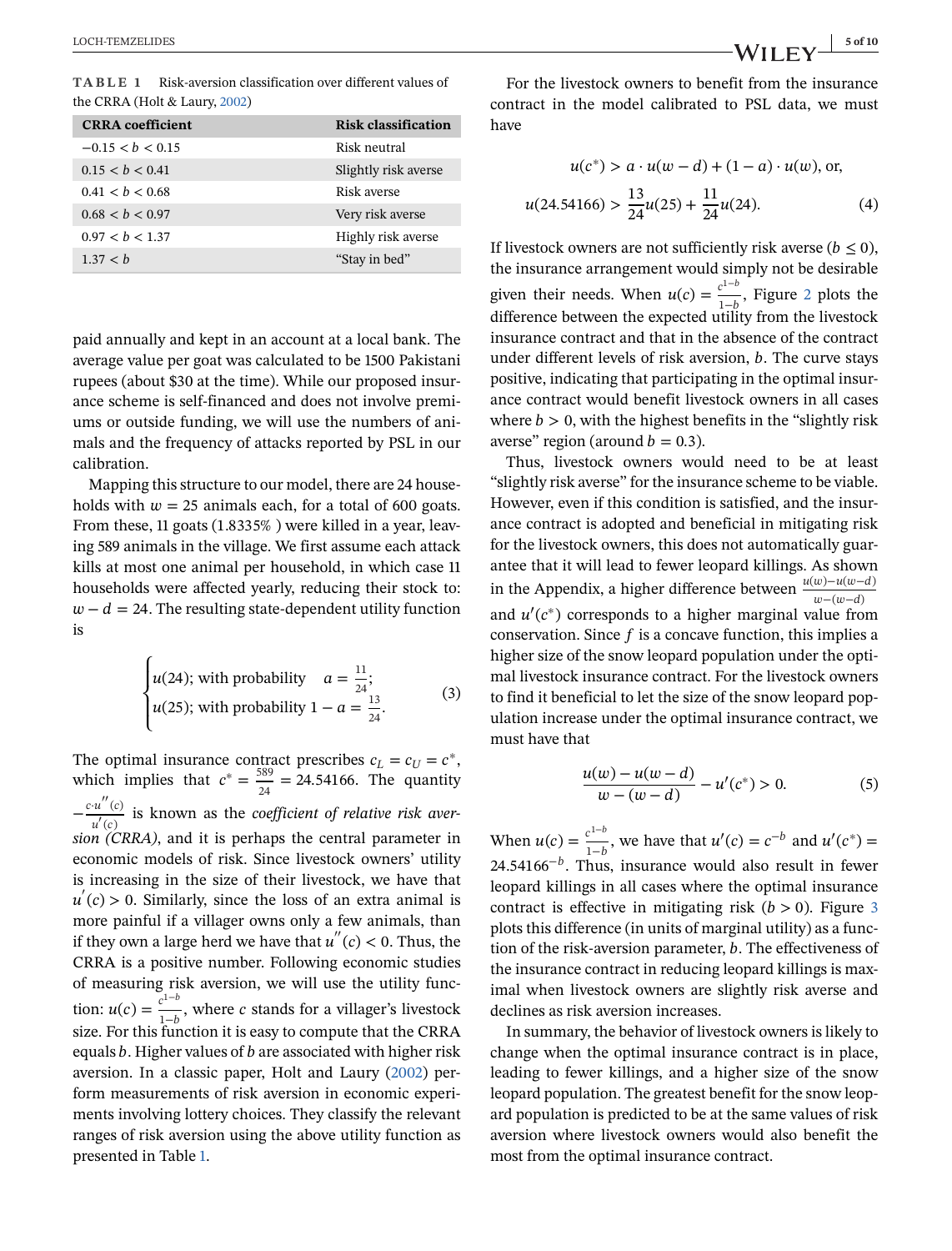<span id="page-5-0"></span>

**FIGURE 2** Benefit from optimal insurance: the difference between the expected utility from the livestock insurance contract and that in the absence of the contract (in units of utility) under different levels of risk aversion,  $b$ .



**FIGURE 3** Optimal insurance and conservation: the effectiveness of the insurance contract in reducing leopard killings (measured in units of marginal utility) as a function of the risk-aversion parameter, b. This is maximal when livestock owners are slightly risk averse and declines after that as risk aversion increases.

Hungry snow leopards can sometimes jump into a barn and remain trapped. Once inside, they may kill several animals, thus inflicting heavy losses on the owner. To capture this effect, we consider an example where each attack results in killing on average 3 of the 25 animals of the same livestock owner. Since we assume that the adverse shock is three times as severe, to approximately match the total death rate seen in the data (2% of the goats killed in a year), the shock would have to be experienced by a smaller number of livestock owners. More precisely, we consider the case where four households experience an attack, losing three animals each, thus,  $w - d = 22$ . The state-dependent utility function becomes

$$
\begin{cases}\nu(22); \text{ with prob.} & a = \frac{4}{24};\\ \nu(25); \text{ with prob. } 1 - a = \frac{20}{24}.\end{cases}
$$
\n(6)

In this case, there are  $600 - 12 = 588$  remaining animals in the community and, as the loses are experienced equally under livestock insurance, we have that  $c^* = \frac{588}{24} = 24.5$ .

Again, the livestock insurance contract would be beneficial in decreasing snow leopard killings (green curve in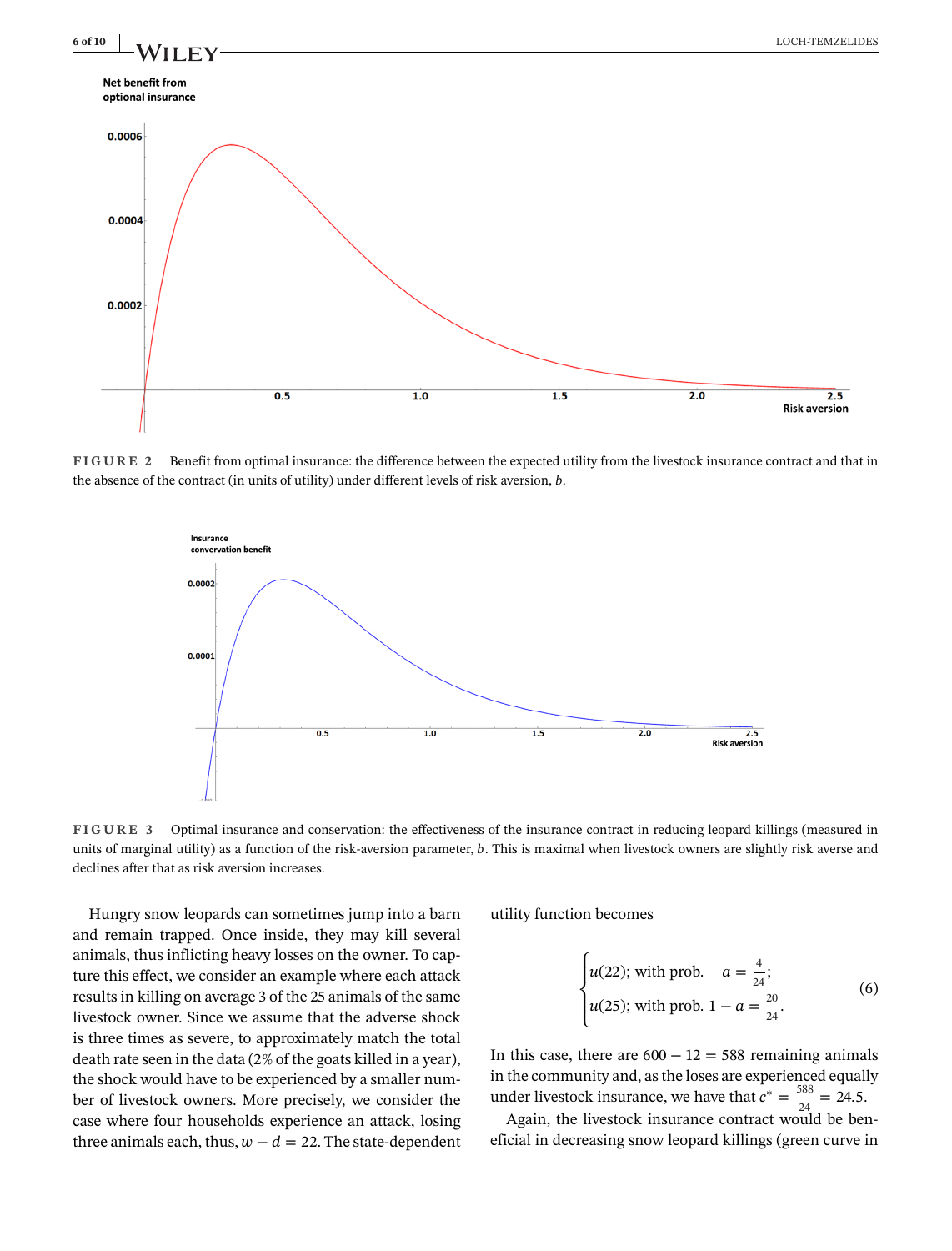

**FIGURE 4** Benefit from optimal insurance (multiple losses per owner): the difference between the expected utility from the livestock insurance contract and that in the absence of the contract (in units of utility) under different levels of risk aversion, b. The red curve is the same as in Figure [1.](#page-2-0) The green curve corresponds to the case where there can be multiple losses per attack.



**FIGURE 5** Optimal insurance and conservation (multiple losses per owner): the blue curve is the same as in Figure [1.](#page-2-0) The black curve corresponds to the case where there can be multiple losses per attack. Livestock insurance makes a bigger difference in terms of conserving snow leopards when attacks on livestock are more severe.

Figure 4). As the shock of having two of their animals killed is more severe, we find that livestock owners would benefit more from the insurance contract in this case. For comparison, the red curve in Figure 4 represents the benefits from insurance in the earlier case (maximum of one goat killed). The benefits from conservation (black curve in Figure 5) are also larger. For comparison, the blue curve in Figure 5 represents the conservation benefits from insurance in the earlier case. Thus, the existence of livestock insurance makes a bigger difference in this case in both mitigating risk for livestock owners and in terms of conserving snow leopard lives.

Unfortunately, partly due to the difficulties in monitoring the snow leopard population in the wild, reliable data on the success of PSL in increasing the predator's population size is not readily available. Our calibrated model can be used to give an illustration of how the predator's numbers might change under the optimal insurance contract proposed in this paper. For that, let us set  $u(c) = \frac{c^{1-b}}{1-b}$ , with  $b = 0.5$ , and  $f(a) = k \frac{a^{1-h}}{1-h}$ , where  $h = 0.25$ , and  $k =$ 

 $\frac{1}{6}$ . Consistent with the PSL calibration, we assume  $w =$  $\frac{6}{25}$  and  $w - d = 24$ . In the absence an insurance scheme, the first-order condition for livestock owners optimization is given by Equation (11) in the Appendix. This can be solved to give  $a = 0.463$ , which is approximately equal to the value of  $\frac{11}{24}$  observed in the data. If the optimal livestock insurance were to be adopted, the first-order condition for optimization would be given by Equation (13) in the Appendix. This can be solved to give  $a = 0.465$ . Thus, the optimal livestock insurance would result in a predicted increase of 0.36% in the size of the snow leopard population. While this may not seem immense, it represents gains solely from reduced killings due to the hedging resulting from the insurance contract.

## **4 DISCUSSION**

Our modeling suggests that optimal livestock insurance can improve the well-being of livestock owners and may also reduce related preemptive killings of large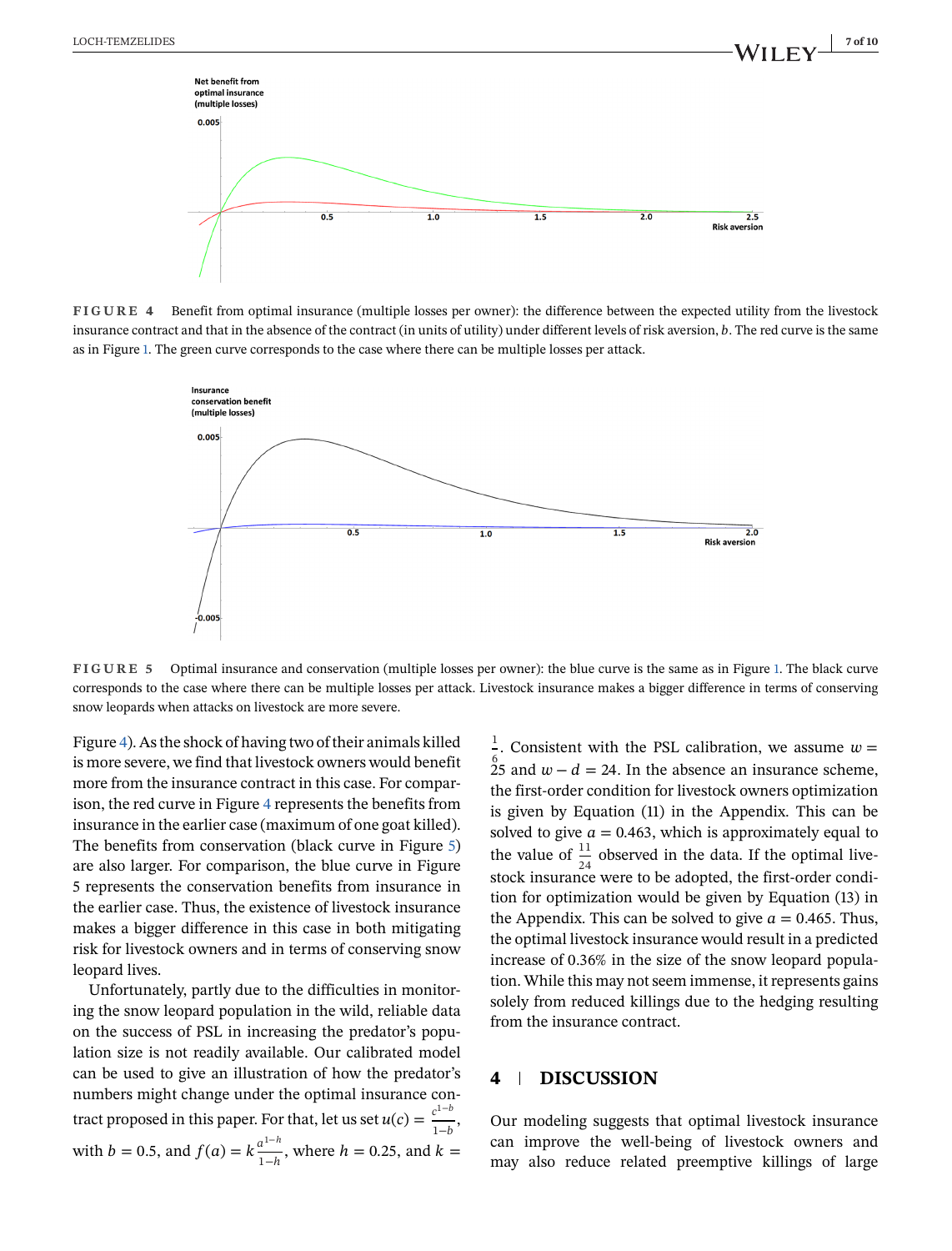<span id="page-7-0"></span>

carnivores, such as the snow leopard. The insurance contract is derived by optimizing the trade-off between risk sharing and conservation. Thus, the contract is consistent with livestock owners' incentive to participate in the scheme and no other arrangement could improve their ex ante expected utility. These findings are of global relevance in situations where insurance or compensation schemes are considered as mechanisms towards implementing conservation goals in cases where livestock or agriculture suffer damages from wildlife. Examples of such schemes include the reintroduction of wolves in parts of North America, the conservation of elephants and large predators in Africa and Asia, as well as several others.

The economic modeling led to two main conclusions. First, measuring attitudes towards risk can be a major predictor of whether livestock insurance will be successful in practice. Economists have developed tools which can be used to effectively elicit this information. Second, the derived optimal insurance contract can serve as a blueprint for actual livestock insurance. We discuss this further next.

The proposed contract has several advantages. Unlike existing schemes, it does not rely on premiums that participants would need to pay in advance. Thus, it does not generate questions about how such contributions are invested in the interim. In addition, the contract does not require donations by outside sources such as NGOs, whose longterm supply may be uncertain. The scheme could be implemented by a cooperative of livestock owners in a village or region. It prescribes that, when losses occur, the unaffected farmers share the losses equally with those affected, by transferring an equal share of the value of the stock lost to the affected ones. The value of the animals lost is calculated using the market value of livestock at the time of the attack, which implies that overtime fluctuations of livestock prices do not distort the resulting compensation. As livestock owners do not know who among them will end up experiencing an attack, the insurance contract makes everyone ex ante better off, as it evens out potential losses across all livestock owners. Since the compensation for losing the animal is only partial, this also implies that farmers would not benefit from cheating, say by killing an animal and claiming that it was killed in an attack. Although we did not explicitly model the incentive to adopt additional costly measures, such as building more secure and protected structures in order to better protect the herds, we believe that the proposed contract does not disincentivize such practices.

Our analysis is subject to several limitations. For ease of demonstration, we assumed that all livestock owners are ex ante identical. This is in broad agreement with the data from PSL that we used to calibrate the model. At the cost of notational complexity, an analogous contract can be derived assuming asymmetric (different herd size) owners. We have also assumed that all animals are homogeneous. In reality, animals can also vary in size, age, etc., so the statements in the paper can be interpreted as applying to "averages." The proposed loss-sharing scheme means that the contract can readily accommodate different livestock practices, ecological conditions, such as abundance of prey, and different types of livestock being present in different regions.

Finally, although we argue that livestock insurance can be useful in certain contexts, it is not a panacea, and should be best thought of as part of a bigger effort toward mitigating conservation of large predators. Ideally, livestock insurance should be implemented in combination with other policies, such as reducing illegal hunting, protecting habitat, distributing subsidies from ecotourism income, and educating the affected communities about the benefits of conservation.

## **ACKNOWLEDGMENTS**

This research started while I was a visiting scholar at the Institute for the Environment and Sustainability at UCLA and was completed while I was a Council on Foreign Relations Fellow in International Economics. I am grateful to both institutions and their staff for their hospitality. I also thank an editor and two anonymous referees for several insightful comments.

#### **CONFLICT OF INTEREST**

The author declares no conflict of interest.

#### **AUTHOR CONTRIBUTIONS**

TLT is solely responsible for the manuscript.

### **DATA ACCESSIBILITY STATEMENT**

No primary data was collected for this manuscript. Analyzed papers are listed in the bibliography of this article.

#### **ORCID**

Ted Loch-Temzelides **■** [https://orcid.org/0000-0001-8339-](https://orcid.org/0000-0001-8339-6722) [6722](https://orcid.org/0000-0001-8339-6722)

#### **REFERENCES**

- Arrow, K. J. (1965). Aspects of the theory of risk bearing. The theory of risk-aversion. Helsinki: Yrjo Jahnssonin Saatio. Reprinted in *Essays in the Theory of Risk Bearing*. Markham Publ. Co., Chicago, 90–109.
- Caro, T. (2020). Keeping the Faith. The case of very-large terrestrial and marine protected areas. In A. Dobson, R.D. Holt, & D. Tilman (Eds.), *Unsolved problems in ecology*. Princeton University Press. 318–337.
- Diamond, D., & Dybvig, P. (1983). Bank runs, deposit insurance, and liquidity. *Journal of Political Economy*, *19*, 401–419.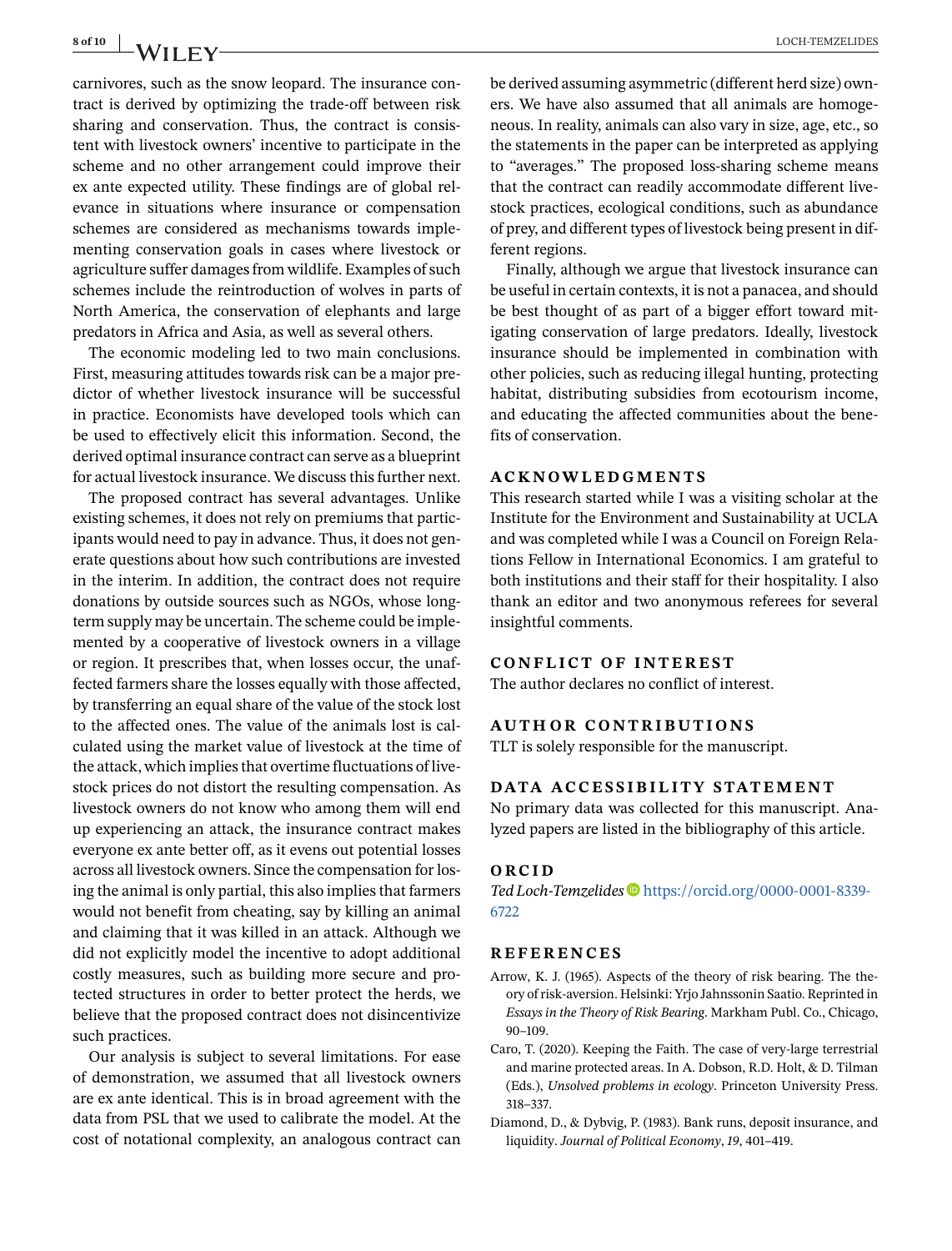- <span id="page-8-0"></span>Eckel, C. C., & Grossman, P. J. (2008). Men, women and risk-aversion: experimental evidence. Chapter 113 in *Handbook of Experimental Economics Results*, 2008, vol. *1*, Part 7, pp. 1061–1073, Elsevier.
- Fox, J., Sinha, S., Chundawat, R., & Das, P. (1991). Status of the snow leopard *Panthera uncia* in northwest India. *Biological Conservation*, *55*, 283–298.
- Hanson, J. H., Schutgens, M., & Leader-Williams, N. (2019). What factors best explain attitudes to snow leopards in the Nepal Himalayas? *PLoS ONE*, *14*(10), e0223565.
- Holt, C. A., & Laury, S. K. (2002). Risk-aversion and incentive effects. *American Economic Review*, *92*(5).
- Hussain, S. (2000). Protecting the snow leopard and enhancing livestock owners' livelihoods: A pilot insurance scheme in Baltistan. *Mountain Research and Development*, *20*, 226–231.
- Hussain, S. (2003). The status of the snow leopard in Pakistan and its conflict with local livestock owners. *Oryx*, *37*(1), 26–33.
- Jackson, R. (1979). Snow leopard in Nepal. *Oryx*, *15*, 191–195.
- Kareiva, P., & Marvier, M. (2015). *Conservation science. Balancing the needs of people and nature*. Roberts and Company.
- Linnell, J. D. C., Swenson, J. E., & Andersen, R. (2001). Predators and people: Conservation of large carnivores is possible at high human densities if management policy is favourable. *Animal Conservation*, *4*, 345–349.
- Schaller, G., Hong, L., Talipu, LuHua, Junrang, R., Mingjian, Q., & Habin, W. (1987). Status of large mammals in Taxkorgan Reserve, Xinjiang, China. *Biological Conservation*, *42*, 53–72.
- Schaller, G., Hong, L., Talipu, LuHua, Junrang, R., & Mingjian, Q. (1988). The snow leopard in Xinjiang, China. *Oryx 22*, 197–204.
- Suryawanshi, K. R., Bhatia, S., Bhatnagar, Y. V., Redpath, S., & Mishra, C. (2014). Multiscale factors affecting human attitudes toward snow leopards and wolves. *Conservation Biology*, *28*(6), 1657–1666.
- Treves, A., & Naughton-Treves, L. (2005). Evaluating lethal control in the management of human-wildlife conflict. *Conservation Biology Series*, Cambridge *9*, 86–90.

**How to cite this article:** Loch-Temzelides. Conservation, risk aversion, and livestock insurance: The case of the snow leopard. *Conservation Letters*. 2021;e12793. <https://doi.org/10.1111/conl.12793>

## **APPENDIX A**

Here we provide the derivation of the properties of the optimal contract in the text. The optimal livestock size for both lucky  $(c_l)$  and unlucky  $(c_l)$  livestock owners is the one that maximizes the expected utility of the representative owner subject to the aggregate feasibility constraint:

$$
\max_{c_U, c_L, a} \left[ a \cdot u(c_U) + (1 - a) \cdot u(c_L) + f(a) \right]
$$
  
s.t. 
$$
a \cdot c_U + (1 - a) \cdot c_L \le a \cdot (w - d) + (1 - a) \cdot w \quad (A1)
$$



**FIGURE A1** The inequality:  $u'(c^*) < \frac{u(w)-u(w-d)}{v(w-a)}$  is a sufficient  $w-(w-d)$ condition for the conserved size of the snow leopard population to increase in the presence of insurance.

Letting  $\lambda$  be the Lagrange multiplier associated with the constraint in the optimization problem, the first-order conditions (FOC) for a maximum are also sufficient due to concavity. The FOC with respect to  $c_U$  and  $c_L$  at the optimum give

$$
\partial c_U : a \cdot u'(c_U) = a \cdot \lambda \tag{A2}
$$

$$
\partial c_L : (1 - a) \cdot u'(c_L) = \lambda \cdot (1 - a). \tag{A3}
$$

Combining these we obtain:  $\lambda = u'(c_U) = u'(c_L)$ , or,  $c_U$  =  $c_L = c^*$ . Turning to the *a* decision, if there is no livestock insurance or other risk-sharing mechanism, the expected utility of a livestock owner is given by

$$
\max_{a \in [0,1]} \{a \cdot u(w - d) + (1 - a) \cdot u(w) + f(a)\}.
$$
 (A4)

The FOC with respect to  $a$  gives

$$
\partial a : f'(a) = u(w) - u(w - d). \tag{A5}
$$

This implies that livestock owners choose the resulting predator population in order to equate the marginal conservation benefit from predators to the marginal expected cost the predators impose on their livestock. The question arises whether the emerging predator size will be higher in the presence of the insurance contract. The FOC in the optimal contract give

$$
\partial a : f'(a) = u(c_L) - u(c_U) + \lambda [w - (w - d) + c_U - c_L].
$$
\n(A6)